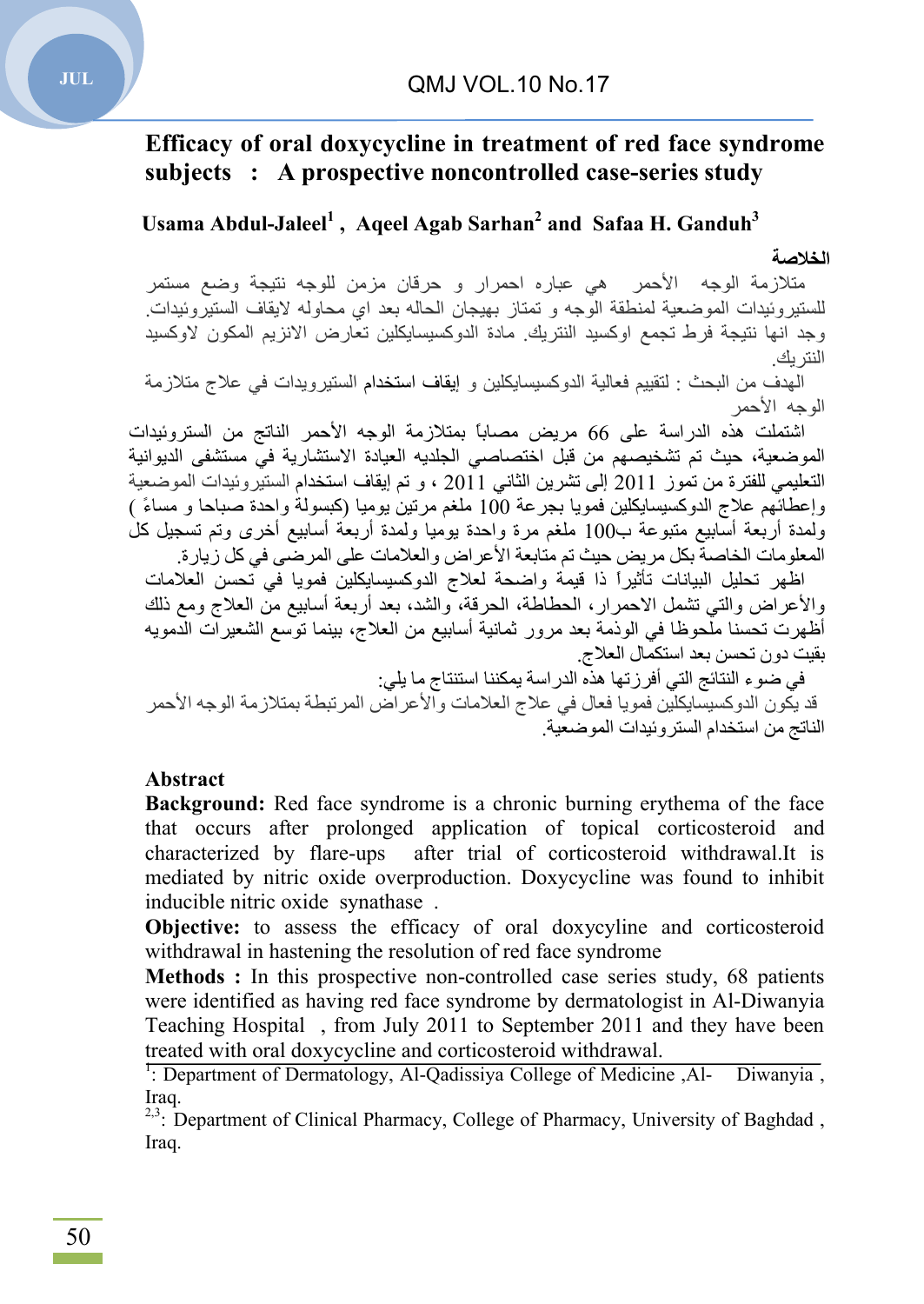$\overline{\phantom{0}}$ 

**Results :** 66 patients completed the study while 2 patients stopped treatment because of severe gastric upset .Oral doxycycline was significantly able to decrease the total score of the clinical complaints after 4 weeks treatment (7.3

0.46) compared to baseline (12  $\pm$  0.32) (P<0.05) in patients with further significant decrease in the total scores at 8 weeks  $(3.9 \pm 00.49)$  compared to baseline (12  $\pm$  0.32) (P<0.05).

**Conclusion :** oral doxycycline seems to be effective in treatment of red face syndrome

Key words : doxycycline, nitric oxide, red face syndrome.

## **Introduction**

Since 1980, when Marvin Rapaport initiated peculiar red skin syndromes,various syndromes have been named in the literature for what is purported to be distinct clinical problems. It is believed that they are all related corticostoroid addiction  $(T_0 h)$ corticosteroid addiction (Table  $1)^{(1-2)}$ .

## **Table 1. Erythema syndromes**

| Red face syndrome                                    |
|------------------------------------------------------|
| Status cosmeticus                                    |
| Red scrotum syndrome                                 |
| Vulvodynia                                           |
| Perianal atrophoderma                                |
| Chronic recalcitrant eczema                          |
| Modified from Rapaport and Rapaport $(2006)^{(2)}$ . |

 Red face syndrome was the most common steroid addiction. The condition started by application of corticosteroids for dry face ,mild acne or melasma, irritation from windy conditions, irritation from eye make-ups or nonspecific pruritus. The rash progressed and worsened as more steroids were used, with larger areas of the face erupting but often sparing the nose and the upper lip ('the headlight sign'). As the problem worsened, edema of the eyelids and vesiculation of the cheeks occurred, associated with a more severe erythema.  $(2,3)$ . Histologic findings are non specific : the epidermis may exhibit variable spongiosis and atrophy, and the dermis shows mild telangiectases with sparse to mild superficial perivascular and interstitial lymphocytic infiltrate  $(2,3,4,5)$ . ation of the cheeks occurred, associated with a more severe erythe<br>tologic findings are non specific : the epidermis may exhibit vari<br>osis and atrophy, and the dermis shows mild telangiectases with sp<br>superficial perivasc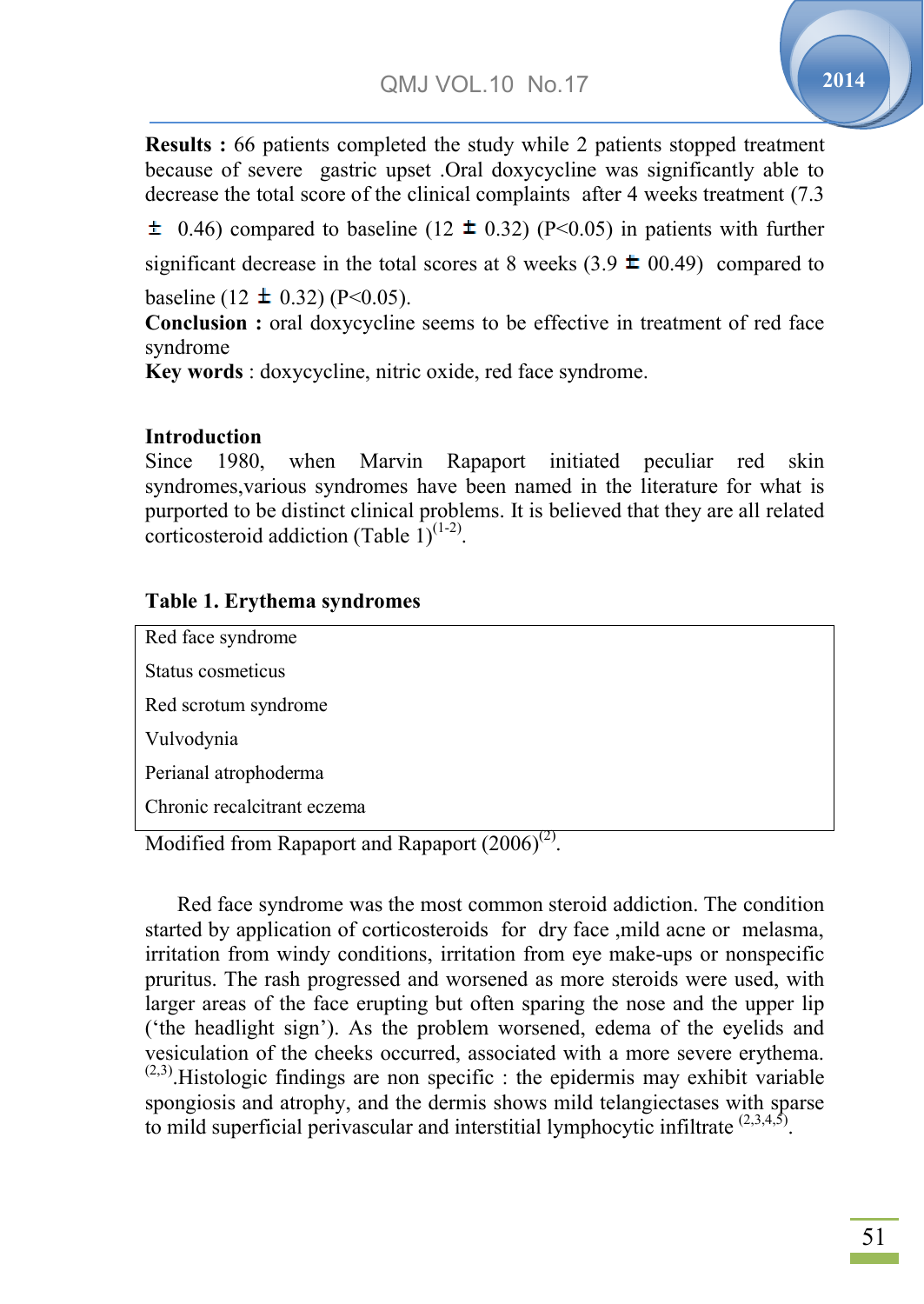It has been believed that this syndrome is a form of corticosteroid addiction mediated by nitric oxide (NO) overproduction in response to long-term topical corticosteroid use. This chemical which is released by the endothelium of blood vessels as endothelium-derived relaxing factor, is a natural dilator. It is profoundly inhibited by glucocorticoids. When a vessel is constricted with the use of topical corticosteroids various metabolites, including nitric oxide, build up to counteract this constriction. Because of this build up, when the corticosteroid has worn off and the vessels are allowed to return to their normal size, they actually dilate to a size larger than their original diameter. With the daily use of topical corticosteroids of mlid or moderate strength, the vessels are constantly being constricted and a continual build up of natural dilators occurs. Instead of returning to their normal size after corticosteroid cessation, the vessels begin to remain dilated for longer amounts of time. This potentiates the erythema, burning and itching <sup>(6)</sup>.

Doxycycline and minocycline are members of the tetracyclines family of broad-spectrum antibiotics. Tetracyclines inhibit iNOS activity not via a direct inhibition at the enzyme level but also through an inhibition of NOS mRNA expression, which leads to the decrease in protein expression and NOS activity $(7)$ .

Hence, the hypothesis assumed that doxycyline in oral form could help in improving the signs and symptoms of red face syndrome due to topical corticosteriod. To the best of our knowledge no attempts have been made to evaluate the efficacy of doxycycline alone in red face syndrome in Iraq.

#### **Aim of the study**

To assess the efficacy of oral doxycycline 100mg twice a day and corticosteroid withdrawal in the treatment of red face syndrome

# **Patients and methods**

#### **Study design**

 Open labeled (prospective uncontrolled) therapeutic trial was done on sixty eight consecutive outpatients seeking treatment for red face syndrome were assessed by dermatologist in the outpatient clinic of the Department of Dermatology in Al-Diwanyia Teaching Hospital, Diwanyia, Iraq , from July 2011 to September 2011. This study was in agreement with the ethics of Al-Diwanyia Teaching Hospital.

#### **Patients**

 The patients were diagnosed clinically by a dermatologist in Al-Diwanyia Teaching Hospital as a red face syndrome. Questions covered age, sex, duration of treatment with topical corticosteroid, and reason for using of topical corticosteroid as shown in patient information sheet (table 2). Patients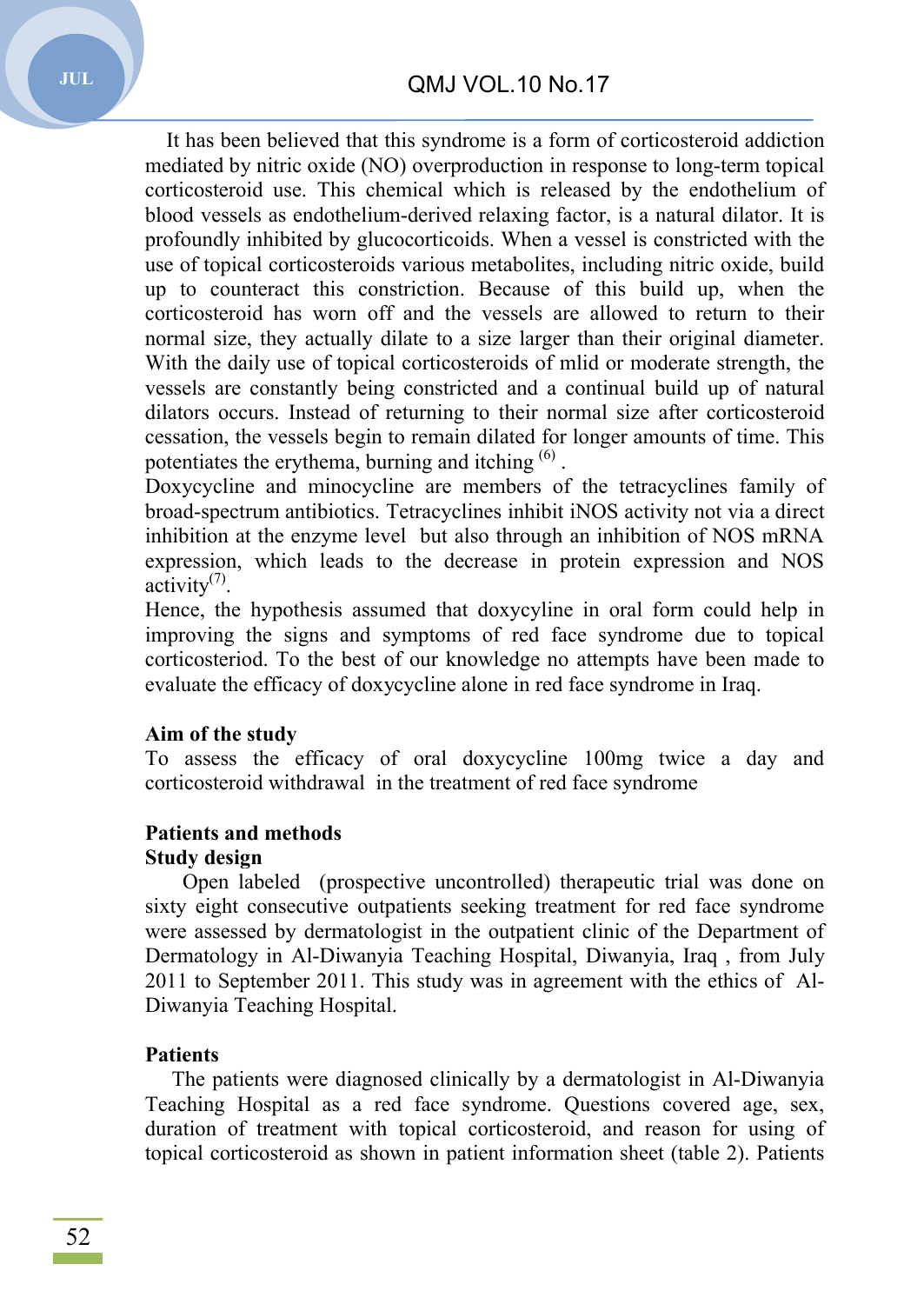$\overline{\phantom{0}}$ 

**2014**

were asked to completely stop the use of topical corticosteroids before starting the treatment. All patients started on oral doxycycline 100 mg twice daily for 4 weeks then once daily until complete resolution of the associated signs and symptoms that assumed for extra  $\overline{4}$  weeks<sup>(8)</sup>.

## **Patients inclusion criteria**

 The inclusion criteria included confirmation of the diagnosis of red face syndrome by clinical history and manifestations.

## **Patients exclusion criteria**

 The exclusion criteria were patients younger than 18 years old, pregnancy or breastfeeding and severe gastric disorder.

## **Evaluations**

**`**Evaluation of clinical symptoms and complaints pretreatment and after initiation of treatment with oral doxycycline was quantified using a calculated score: clinical score for steroid dermatitis developed by (Liu & Du 2008)<sup>(9)</sup>as shown in (table2)

The evaluation was performed by same dermatologist at week 0, 4 and 8 weeks after the initiation of the treatment with oral doxycycline.

| Parameters             | Absent(0) | Mid(1) | Modernet(2) | Sever(3) |
|------------------------|-----------|--------|-------------|----------|
| Erythema               |           |        |             |          |
| Papule                 |           |        |             |          |
| Edema                  |           |        |             |          |
| Dryness                |           |        |             |          |
| Telangiectasia         |           |        |             |          |
| Itching                |           |        |             |          |
| <b>Burning</b>         |           |        |             |          |
| Sensation of tightness |           |        |             |          |

## Table 2

For assessing patients, clinical symptoms and complaints were graded as absent, mild, moderate, or severe. These grades were scored as 0, 1, 2 and 3, respectively $^{(9)}$ .

#### **Data analysis**

 Statistical analysis was carried out using the SPSS statistical package version 16 (SPSS Inc. USA). The statistical significance  $(P<0.05)$  was determined by one way analysis of variance (ANOVA) followed by LSD test.

#### **Results**

 Sixty-eight patients entered the current study. Two patients were later excluded as they stopped treatment because of severe gastric upset after initiation of the treatment with oral doxycycline. The demographic data and baseline characters of those patient were illustrated table 3.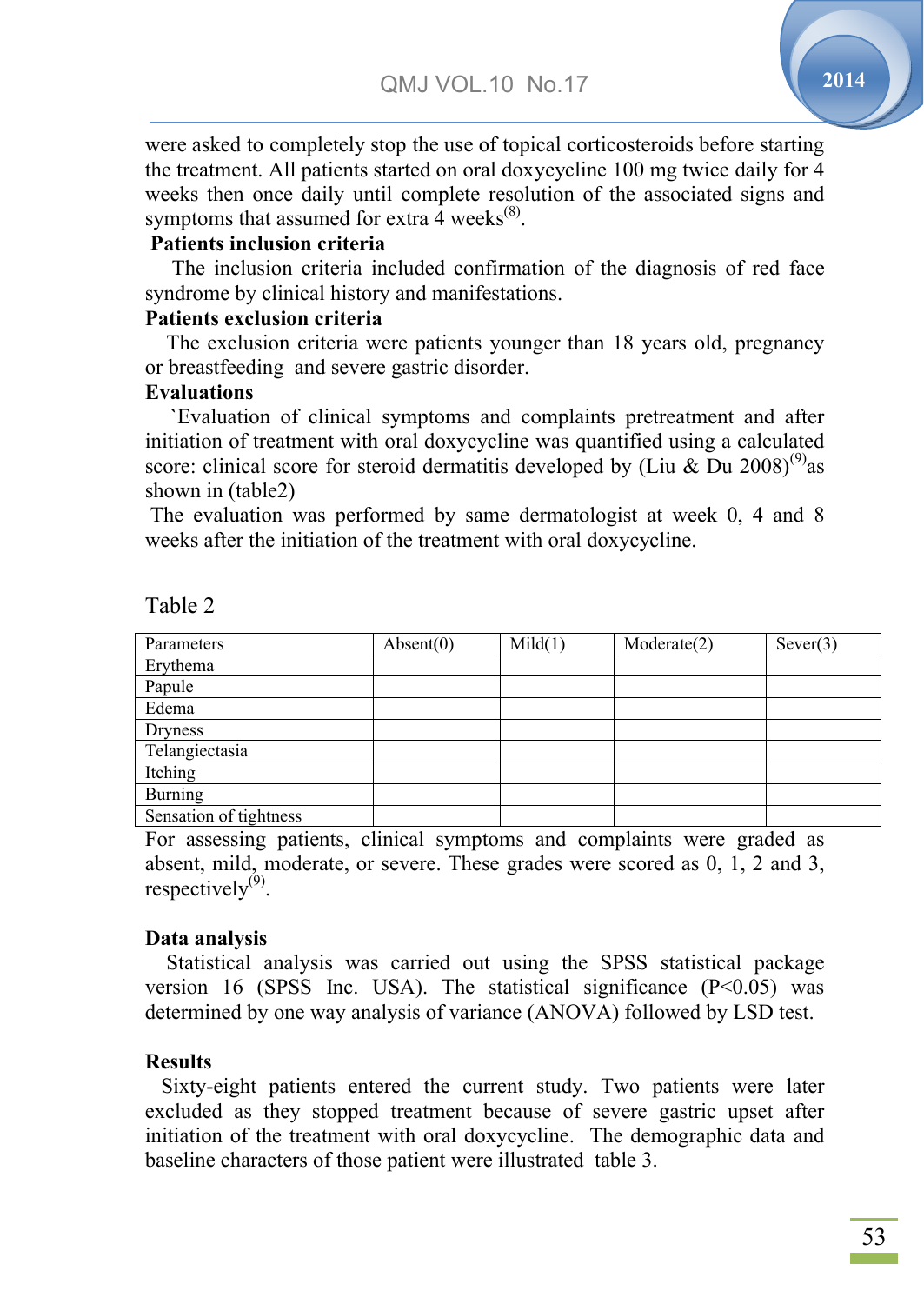Table(3) showed that mean age of the patients was  $33.59 \pm 6.30$  (18-40) years. There were 54 (81.8%) females and 12 (18.2%) males. The duration of the corticosteroid use ranged from 2 month to 5 years, with a mean 23.72 months. The types of corticosteroids used were 40 (60.6%) clobetasole propionate 0.05%, 14 (21.2%) betamethasone valerate 0.1%, 8 (12.15%) mixtures containing steroid and 4 ( 6.1%) hydrocortisone acetate 2.5%.

The main reasons for using these topical corticosteroids included 45 (68.2%) whitening of skin.15  $(22.7%)$  melasma, 4  $(6.1%)$  mild facial acne and 2  $(3%)$ mild facial dryness .

Table (4) and figure(1) showed that treatment with oral doxycycline was significantly able to decrease the total score of the clinical complaints and symptoms which are associated with red face syndrome after 4 weeks

treatment (7.3  $\pm$  0.46) compared to baseline (12  $\pm$  0.32) (*P*<0.05) in patients enrolled in this study. Also oral doxycycline was able to decrease the total

scores significantly after 8 weeks (3.9  $\pm$  00.49) compared to baseline (12 0.32) (*P*<0.05). Collectively, the percentage of change was increased with the progressing of treatment with doxycycline 38% and 69% in 4 weeks and 8 weeks, respectively.

| <b>Parameters</b>                            |                                            | <b>Demographics</b>      |  |
|----------------------------------------------|--------------------------------------------|--------------------------|--|
|                                              | Mean age, years (range)                    | 33.59 $\pm$ 6.30 (18-40) |  |
| Sex                                          | females                                    | 54 (81.8%)               |  |
|                                              | Males                                      | $12(18.2\%)$ .           |  |
| Mean duration of steroid use (months)(range) |                                            | $32.72(2-60)$            |  |
|                                              | Topical corticosteroid used                |                          |  |
|                                              | Clobetasole propionate 0.05%               | 40 $(60.6\%)$            |  |
|                                              | Betamethasone valerate 0.1%                | $14(21.2\%)$             |  |
|                                              | Mixture containing corticosteroid          | $8(12.1\%)$              |  |
|                                              | Hydrocortisone acetate 2.5%                | $4(6.1\%)$               |  |
|                                              | Reason for using of topical corticosteroid |                          |  |
|                                              | Skin whitening                             | 45 (68.2%)               |  |
|                                              | Melasma                                    | 15(22.7%)                |  |
|                                              | Mild facial acne                           | $4(6.1\%)$               |  |
|                                              | Mild facial dryness                        | 2(3%)                    |  |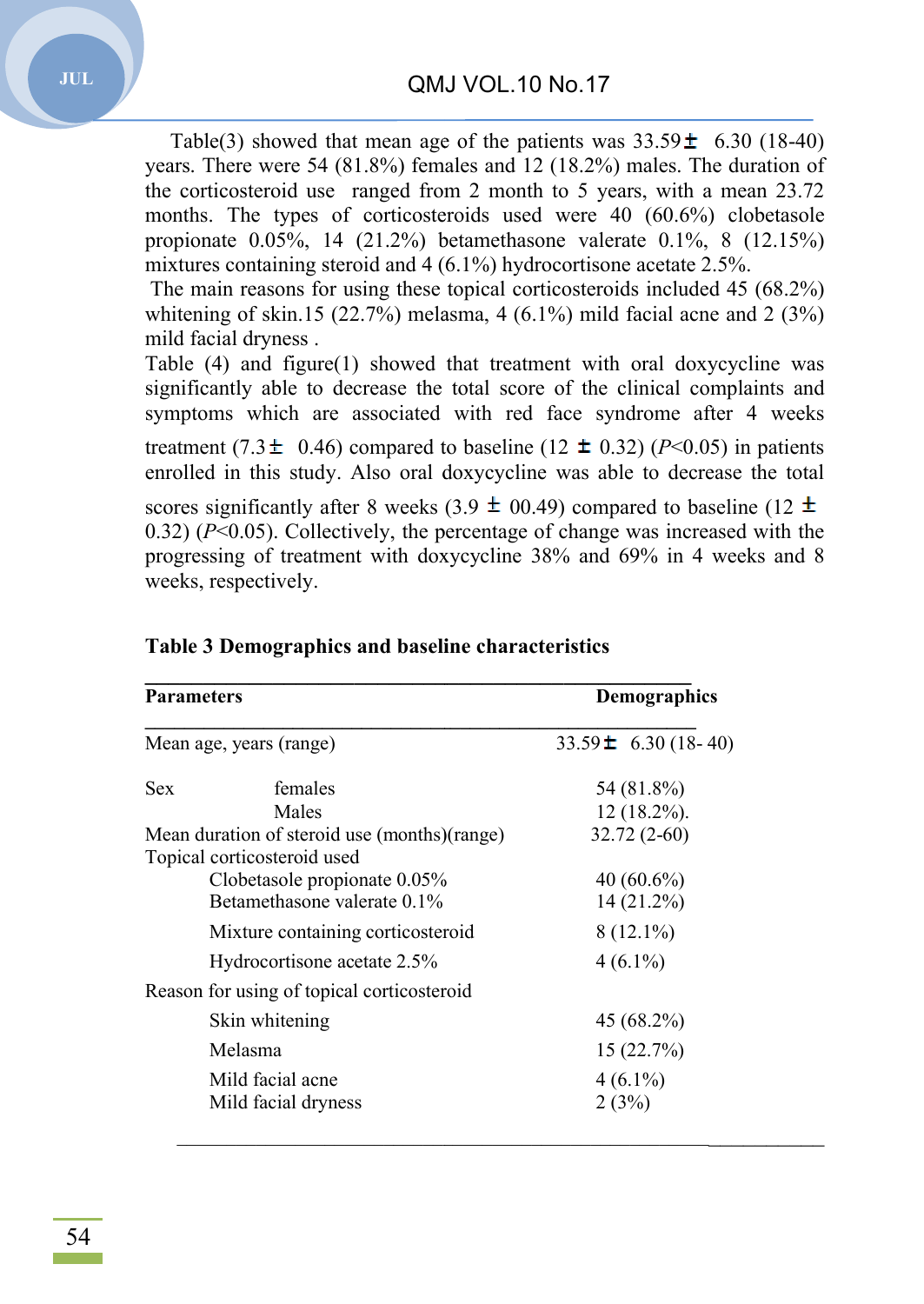$\overline{\phantom{0}}$ 

Table 4 Effects of doxycycline treatment on the total scores in 4 weeks and **8 weeks in patients with red face syndrome and the percent of change of mean of the scores compared to baseline.**

| Period         | Baseline | Week 4          | Percent of   | Week 8    | Percent of   |
|----------------|----------|-----------------|--------------|-----------|--------------|
|                | (week 0) |                 | change       |           | change       |
| Clinical signs |          |                 | (baseline vs |           | (baseline vs |
| and symptoms   |          |                 | week4)       |           | week 8)      |
| Total scores   | $12 \pm$ | $7.3 \pm 0.46#$ | 39.2%        |           | 67.5%        |
|                |          |                 |              | 3.9 $\pm$ |              |
|                | 0.32     |                 |              | $0.49*$   |              |

Values are presented as mean  $\pm$  SEM; N=66;

# Significantly different compared to baseline level (P<0.05).

\* Significantly different compared to baseline level  $(P<0.05)$ .



**Figure 1 The effects of doxycycline (100 mg, twice daily, in 4 weeks and 8 weeks) on the total scores of the signs and symptoms of red face syndrome. Each bar represent mean rank standard error of mean (n= 66).**

- $\frac{1}{2}$  Significantly different from week 0 (p<0.05).  $_{\pm}$
- $\ast$  Significantly different from week 0 (P<0.05).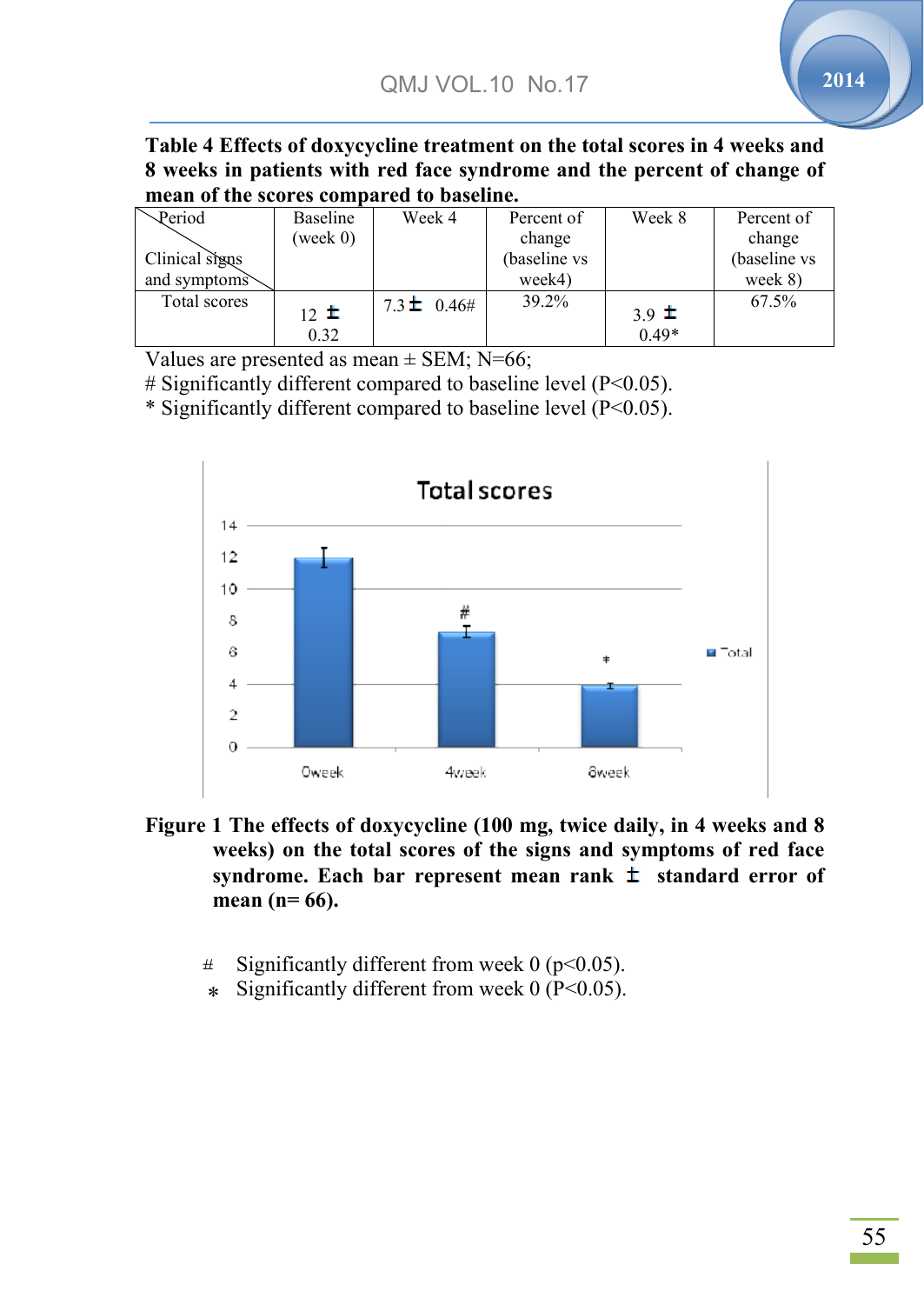# QMJ VOL VOL.10 No.17



Figure 2 (a) Diffuse erythema before treatment. (b) The skin lesion **resolved after the end of treatment**

#### **Discussion**

It has been considered that red face syndrome is a form of "corticosteroid addiction" mediated by nitric oxide overproduction in response to long term topical corticosteroid use<sup> $(2,4,10)$ </sup>. Treatment of the symptoms associated with this syndrome is demanding and involves discontinuation of topical corticosteroids which can result in a dramatic flare up that is frequently complicated by steroid withdrawal symptoms including burning, erythema and edema<sup> $(2,3,4)$ </sup>. Topical steroids, antibacterials, antifungals, antipruritics (menthol, camphor, doxepin) and metronidazole and systemic antibiotics (erythromycin, penicillins), antifungals (griseofulvin, ketoconazole) and antihistamines have been repo reported to be ineffective  $(3,4)$ .

Tetracyclines were found to inhibit inducible NO synthase ,mRNA expression, this unique property of tetracyclines makes them promosing candidate as safe and acceptable modulators of NO for various pathological conditions(7) . Moreover, Abbas *et al* 2008 have suggested that doxycycline may be effective in the treatment of red scrotum syndrome<sup>(8)</sup>.

Regarding the patients demographics data in this study, it was found that the mean age of the patients enrolled in this study was 33.59 ranging from 18- 40 years old. This was probably because people people, at this age, start to take care of their appearance.

In this study, most of the patients were female 81.8% while the male 18.2%. Also, the results showed that the mean duration of using topical corticosteroids was 32.72 months ranged from 2 months to 5 years. This seems to be acceptable where the addictive phase of topical corticosteroids usually took 4 months to develop<sup>(2)</sup>. However, this is not a rule where another study revealed that addiction sets after 4-6 weeks of frequent usage<sup> $(4)$ </sup>. Unfortunately, the results found that most of the topical corticosteroids used were classed as potent or very potent.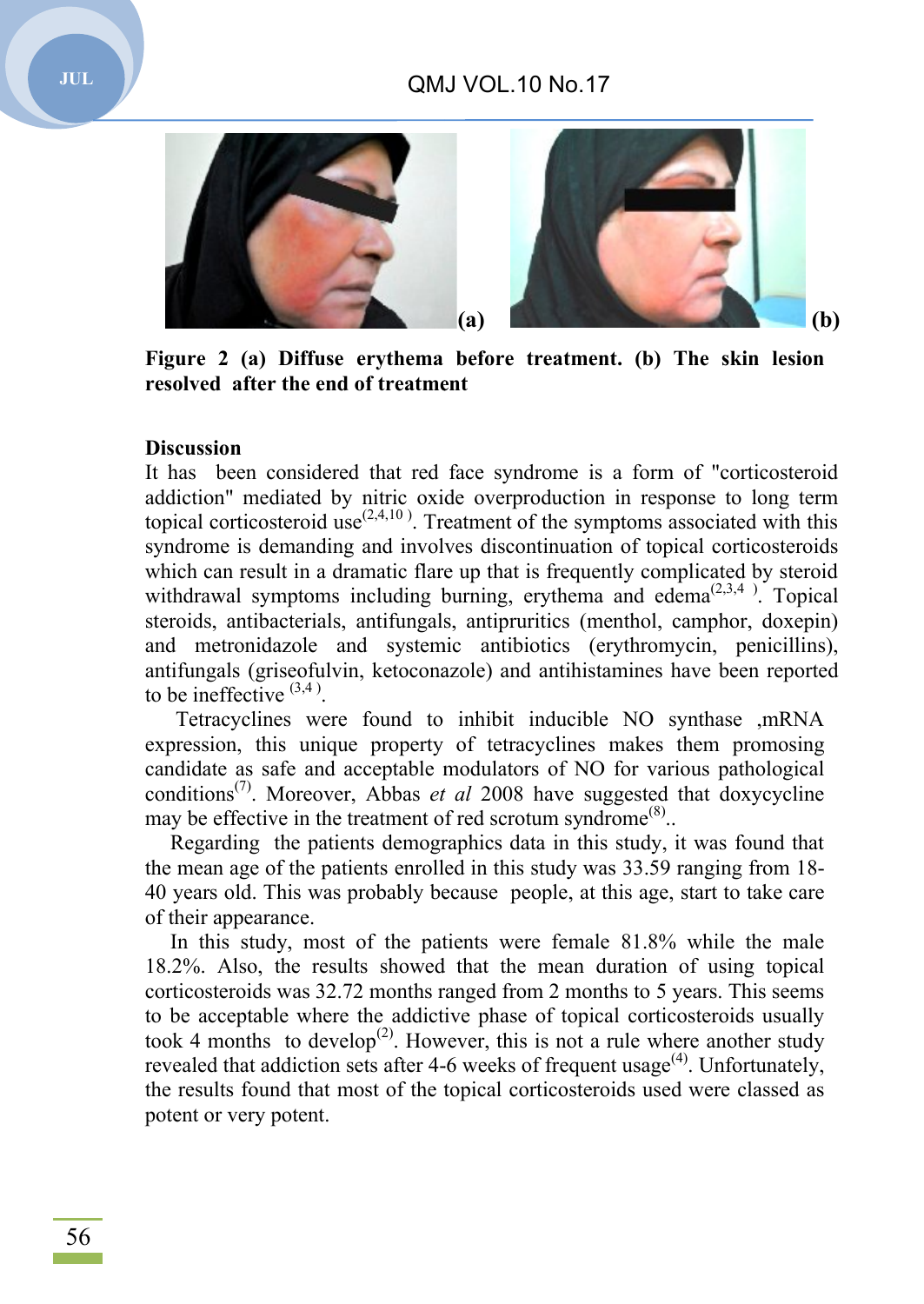$\overline{\phantom{0}}$ 

Flare of the facial dermatitis (e.g. erythema, itching, burning and dryness) after trial of the patient to discontinue the use of corticosteroid was also very important reason to increase the amounts and potency of topical corticosteroid, so patients were unable to stop the topical corticosteroids. Rapaport *et al* (1999 a) strongly believed that this just perpetuated the problem and did not allow for a full recovery<sup>(4)</sup>.

In this study, the main reason of using topical corticosteroids was skin whitening as the topical corticosteroids act as skin lightener owing to their potent bleaching effect<sup> $(11,12)$ </sup>. Also this explains the predominance of females in this study which may satisfy their desire.

In the current study, the results showed that doxycycline was able to improve the signs and symptoms that are associated with the red face syndrome which results from corticosteroid addiction. During follow-up periods the majority of the patients noticed flare up of erythema and burning after the patients stopped corticosteroid application and started with doxycycline treatment. After which the patients reported significant improvement of the erythema, papule, dryness, burning sensation, itching and tightness for the skin (*P*<0.05) between pretreatment and after 4 weeks. All the patients had complete resolution of symptoms and signs mentioned above at 8 weeks. Edema was not improved in all patients after 4 weeks of treatment with doxycycline while after 8 weeks of treatment, edema deceased significantly. Telangiectasia was the most recalcitrant feature without any significant improvement after 4 and 8 weeks treatment. However, after 8 weeks of treatment with doxycycline total scores of all the signs and symptoms decreased significantly compared to pretreatment and week 4.

We believe that oral doxycycline hastened recovery in our patients. In fact, this quick recovery cannot be accounted for by abstinence from corticosteroids alone as this usually takes a much longer period of time–reaching up to 18 months  $^8$ .

#### **Conclusions**

 From this study, one can conclude that doxycycline therapy in oral form may be considered as an effective treatment for patients with red face syndrome .

Drawbacks of this study were.(1) Lack of a control group ,(2) there was no study of serum level of nitric oxide in patient with red face syndrome before and after treatment to shed some light on the mechanism by which doxycycline exert its effects,(3) Limited follow-up of the patients.